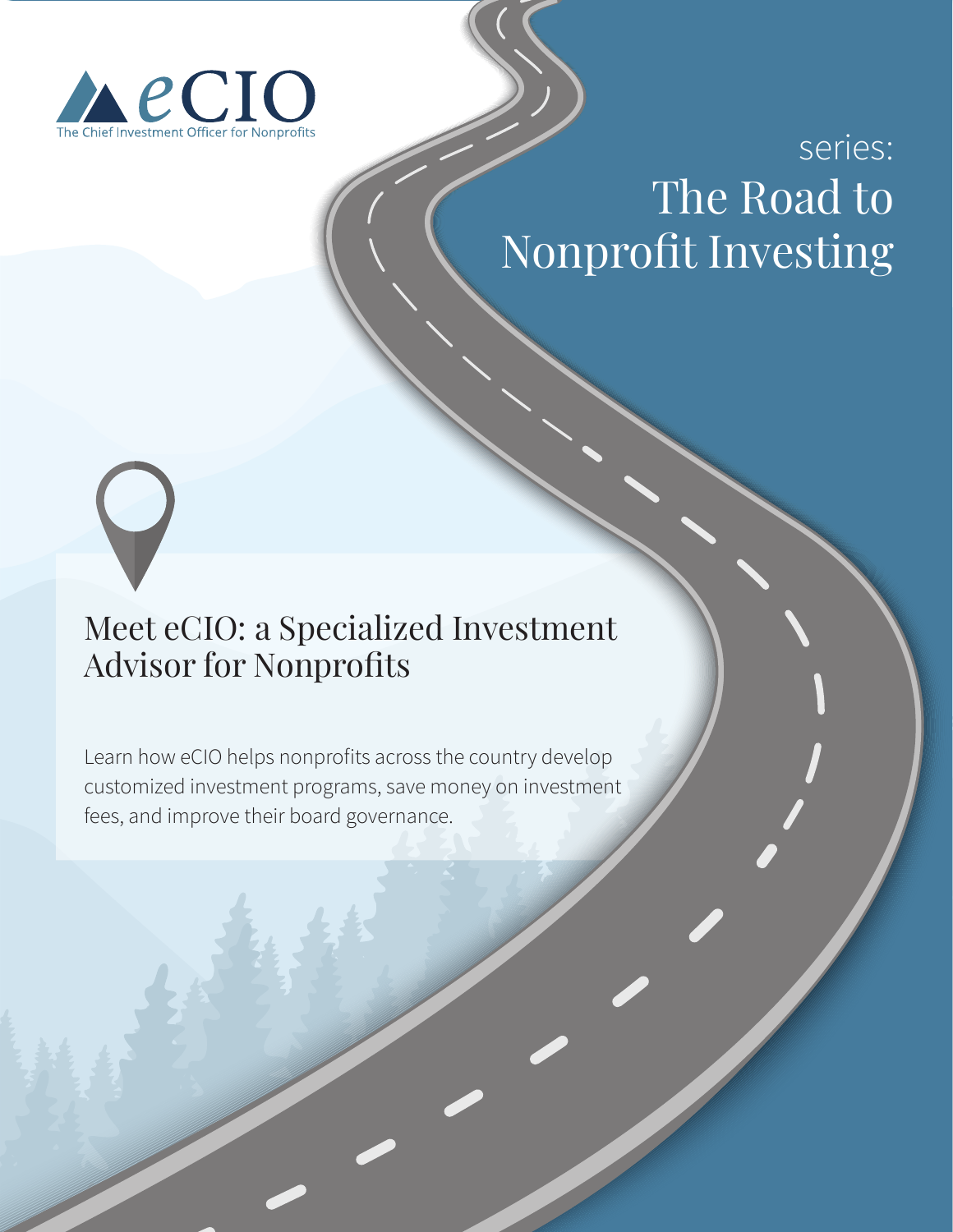

# Meet eCIO: **Who** is eCIO?

eCIO was founded on the belief that all nonprofits should have access to institutional-quality, low-cost investment solutions that help them further their missions.

In 2014, our leadership team launched an Outsourced Chief Investment Officer (OCIO) business, managing the investments of nonprofit organizations with \$20 million+ in assets. As that business grew (reaching nearly \$1 billion), so did requests from nonprofits with smaller asset pools. The problem was the traditional model of serving institutional clients required significant costs, precluding smaller nonprofits from accessing institutional-caliber investment solutions.

United by a common interest in creating innovative, client-centric solutions for under-served investors, our investment and technology teams came together and built eCIO to democratize institutional, low-cost investment solutions. Investment programs once reserved for only very large institutions are now accessible to nonprofits of any size.

## The eCIO Investment Advisory Team

Our experienced team is dedicated to developing investment programs for nonprofit organizations. Through our modern technology, clients receive personalized service and have full and direct access to our team. In addition to their professional commitment to nonprofits, eCIO's advisors also serve as board members of nonprofit organizations and understand firsthand the unique needs of boards and investment committees.

#### **Rob Roquitte, CFA**

- 30+ years of investment experience
- Established \$1 billion+ Outsourced Chief Investment Officer practice
- Jewish Federation of Madison Chair of Finance/Endowment Committee
- Delta Dental Retirement Plan investment committee member
- University of Chicago, MBA, Finance and Economics



#### **Courtney Dean**

- 25+ years of investment experience
- Former co-founder of a Global Equity investment management firm
- Board member, St. Louis Arc
- New York University, MBA, Finance

#### **Phil Waara, CIPM**

- 
- 10+ years of investment experience
- Expertise in asset allocation, Investment Policy Statements, long-term asset class forecasts
- Board member, Family Service Madison
- Concordia University, BS, Finance and Actuarial Science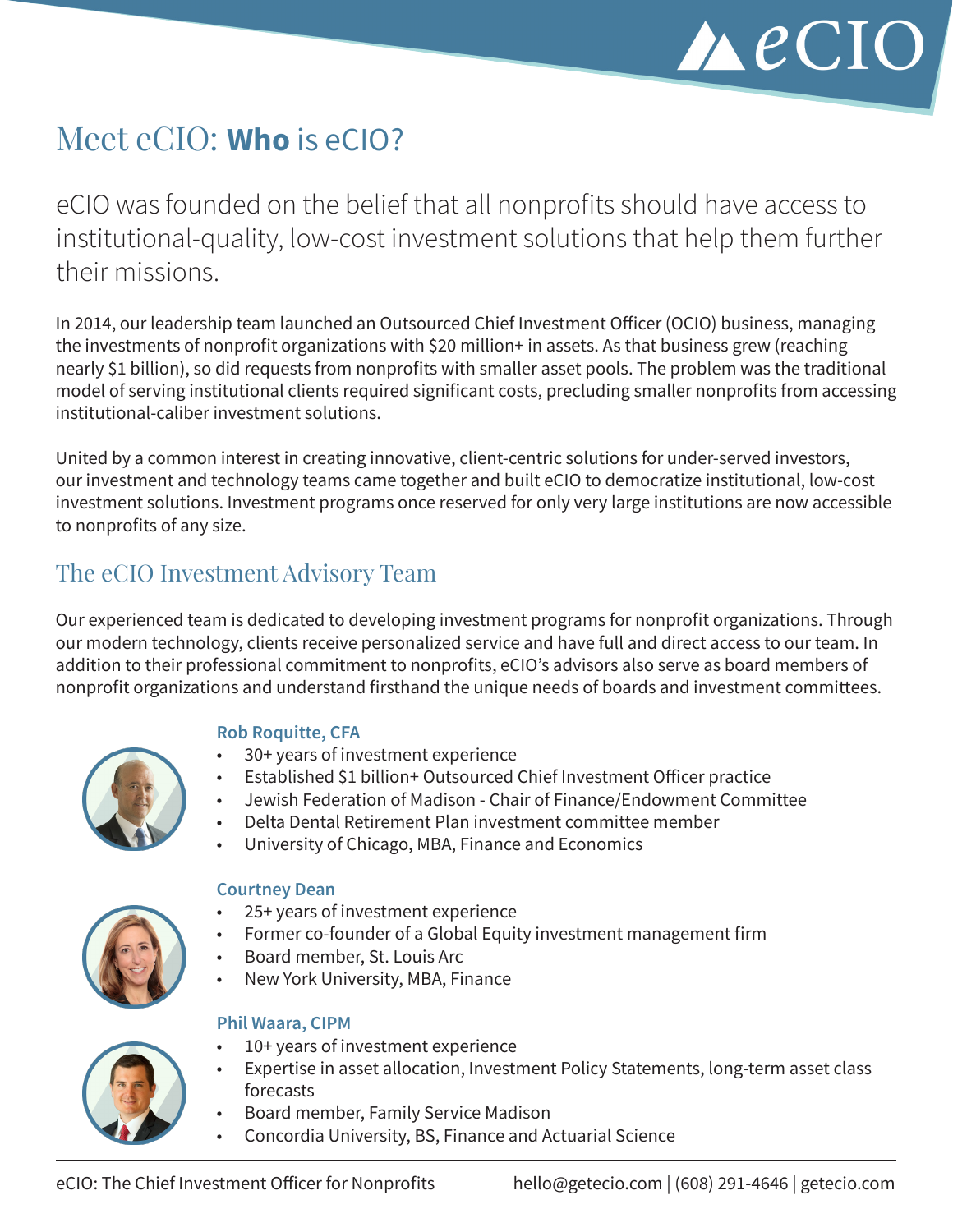

# Meet eCIO: **How** Do We Help Nonprofits Like Yours?

eCIO partners with nonprofits of all types and sizes, each with different investment needs.

Whether starting a new investment fund, replacing a self-managed approach with professional management, or looking to change investment advisors, nonprofits turn to eCIO for our deep understanding of nonprofit investment best practices. Our clients come from all nonprofit sectors and we recognize the important differences each organization faces in its funding sources and operating needs. That's why each organization deserves a customized investment program to meet these unique needs. Partner with a dedicated nonprofit investment advisor that has helped nonprofits like yours.



#### **1. Starting a New Investment Fund?**

If your nonprofit is in the initial stages of establishing an investment program, eCIO will help create all elements of a successful and enduring program. Many organizations have turned to us as a result of a:

- Large bequest or asset sale
- Growth in excess reserves
- Capital campaign
- Desire to attain higher returns than what is earned on cash



#### **2. Replacing a Self-Managed Investment Program?**

Many nonprofits decide to manage their investment program in-house initially but decide they need help when a key member leaves or their portfolio begins to grow. We help nonprofits transition their investment program from startup to professional management for a variety of reasons:

- Investment fund becomes too large to self-manage
- Loss of board member with investment expertise
- Desire for a fiduciary partner to assist with guidance and governance
- Requests by board members and/or donors for professional management of assets



#### **3. Changing Investment Advisors?**

If you are looking for a new investment advisor, eCIO will review your current program and identify value we may bring as a co-fiduciary. Reasons nonprofits change advisors include:

- High fees
- Preference for an advisor with nonprofit and board expertise
- Need for more guidance on governance, risk management, and spending policy
- Desire for an advisor that will act as a fiduciary partner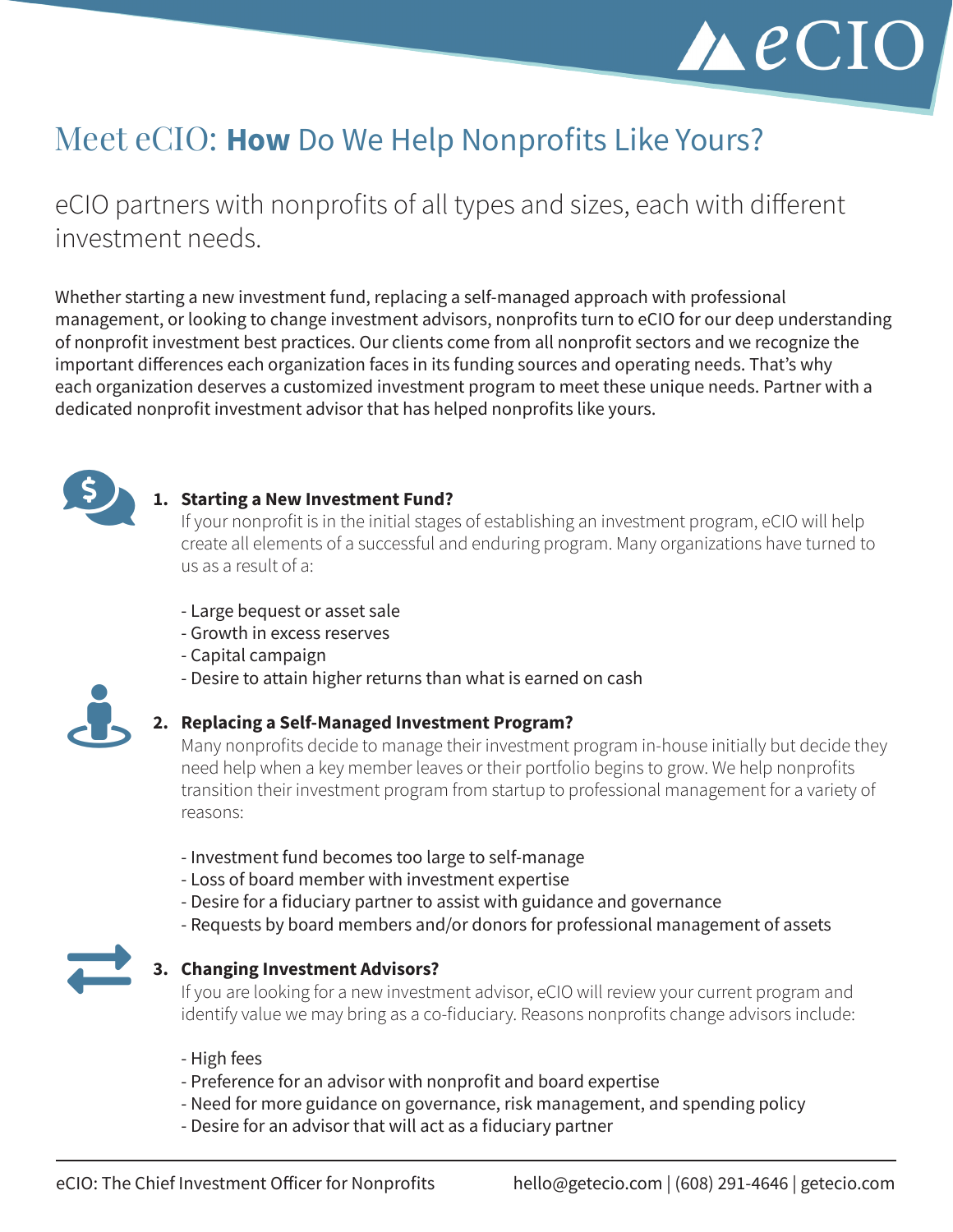

# Meet eCIO: **What** Does eCIO Provide?

## eCIO offers a robust investment process designed for nonprofits.

Our team partners with your organization as a co-fiduciary to provide comprehensive investment services which include:

#### **Needs and Risk Assessment**

Our proprietary needs assessment survey allows eCIO to gather input from your committee members to determine your organization's risk capacity, risk tolerance, investment return expectations, interest in various asset classes, and spending needs. This easy-to-complete, online survey provides a systematic foundation for the Asset Allocation Study.

#### **Asset Allocation Study**

Asset allocation is the key driver of an organization's investment results. We perform a study for each client to assist in determining the appropriate mix of assets for their fund. Applying widely-used principles of Modern Portfolio Theory (MPT) and sophisticated portfolio analytic tools, we design an allocation that matches your organization's needs and objectives.

#### **Governance Documents**

Strong governance practices are key for a well run organization. eCIO helps establish best practices for your organization by memorializing key components of your investment program including a Committee Charter, Investment Policy Statement, and Spending Policy.

#### **Investment Management**

eCIO helps to select, monitor, and manage appropriate investment strategies for your organization. Our portfolio solutions include 1) low-cost, passive strategies, 2) Socially Responsible (ESG) strategies, and 3) Separately Managed Accounts (SMA).

#### **Portfolio Monitoring and Reporting**

Our robust process includes regular portfolio rebalancing; management of donor gifts of cash and securities; quarterly reporting on investment progress including performance, portfolio positioning and activity; and monthly market and investment updates.

#### **Board and Committee Management Tools**

eCIO's proprietary technology includes a full board management software solution. In addition to key tools that offer secure, 24/7 access to up-to-date information on your investment program, the eCIO platform provides a centralized communication hub for your board and committees to improve your collaboration.

ΔC

Q

入

 $\mathbf{z}$ 

Q

20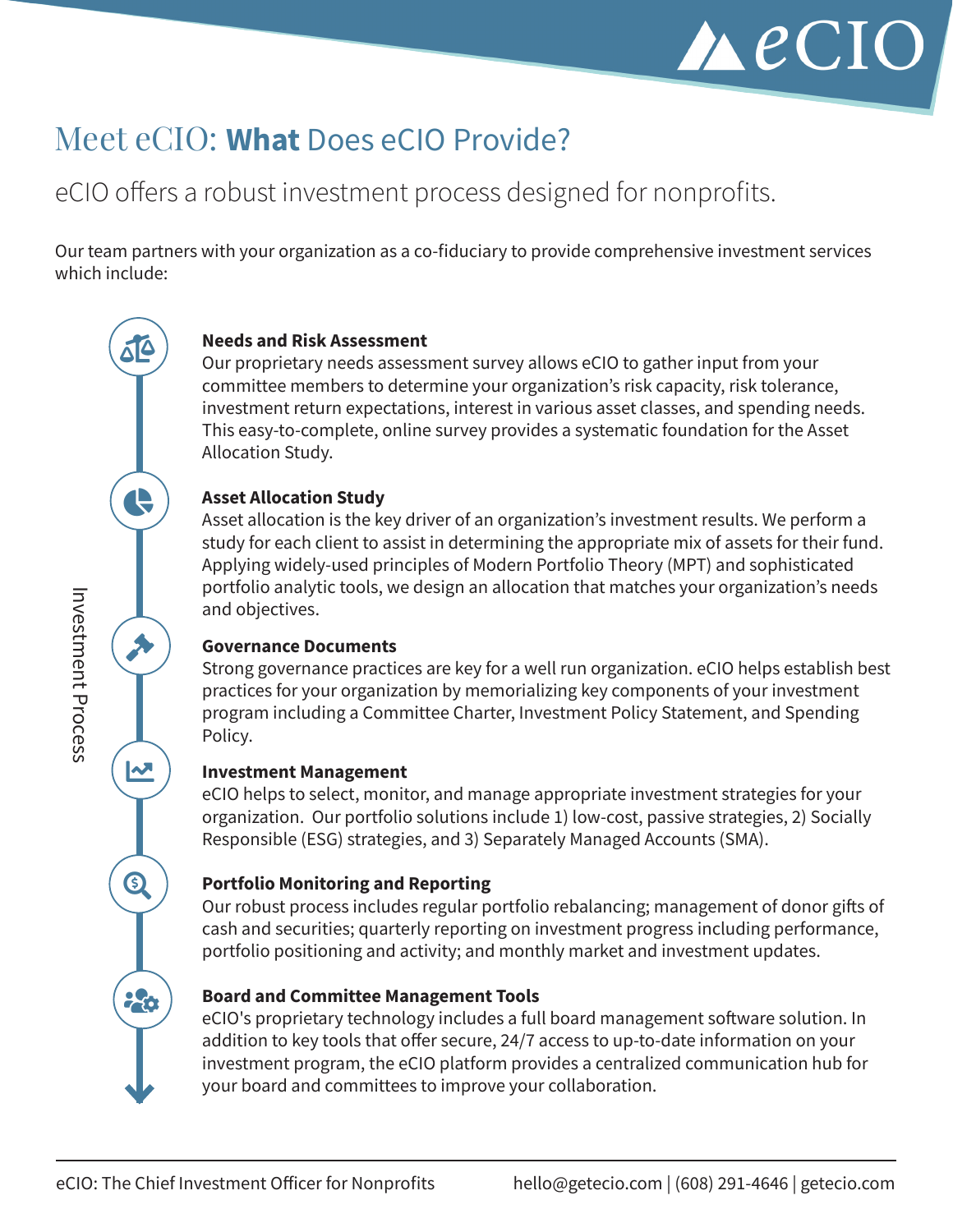# $\triangle$ eCIO

# Meet eCIO: **Why** Choose eCIO?

Our experienced investment advisors partner with your nonprofit to provide world-class investment solutions to help grow your financial resources and provide support to your board and oversight committees.

Many traditional investment options fall short of eCIO's *dedicated nonprofit investment advisors.*

#### **Personal Wealth Advisors**

#### **Community Foundations**

These providers are geared towards working with individuals and families rather than boards and committees and typically have little experience in designing investment solutions for tax-exempt institutions.

Many Community Foundations offer endowment management for nonprofits. While their services focus on nonprofits, an organization must give up significant control and it's typically difficult to withdraw funds from the Foundation's program.

#### **Self-Managed Approach**

Some boards decide to manage investments in-house if they have members who are investment professionals but they often are exposed to conflicts of interest and run into problems when those members leave the organization.

|                                               |              | eCIO                                                   |                | <b>Typical Advisors</b>                      |
|-----------------------------------------------|--------------|--------------------------------------------------------|----------------|----------------------------------------------|
| <b>Board Risk Assessment</b>                  | $\checkmark$ | Online group risk assessment                           | Ø              | None                                         |
| <b>Asset Allocation</b>                       | $\checkmark$ | Custom asset allocation with expected<br>return & risk | E              | Typically canned                             |
| <b>Investment Policy Statement</b>            | $\checkmark$ | Customized IPS builder                                 | $\checkmark$   | Template usually provided                    |
| <b>Investment Selection &amp; Rebalancing</b> | $\checkmark$ | Multiple investment track options                      | $\checkmark$   | Typically mutual funds & ETFs                |
| <b>Portfolio Monitoring &amp; Reporting</b>   | (V           | On-demand video reports to all members                 | $\blacksquare$ | Written statement sent to NPO                |
| <b>Board Management Services</b>              | (V           | Full-featured board management portal                  | Ø              | None                                         |
| <b>Educational Services</b>                   | $\checkmark$ | On-demand in myecio.com portal                         | Ø              | Typically not provided                       |
| Costs                                         | 1            | 0.54% (Half the cost)                                  | Ц,             | 1.34% average cost for<br>NPOs under \$25mm* |

### **eCIO is Passionate About Fee Transparency and Keeping Costs Low for Nonprofits.**

Leveraging technology as an alternative to much of the expensive, behindthe-scenes legwork of traditional investment management is a key aspect of our low cost investment programs. Additionally, we have developed an easy to use, web-based platform that moves communications online rather than relying on costly onsite meetings.

**Simple, Transparent Fees**

- $\vee$  0.50% on the first \$10 million
- $\vee$  0.25% on amount above
- $\blacktriangleright$  \$49 / month platform fee (waived for portfolios above \$500,000)

\*DISCLOSURE: eCIO charges an advisory fee 0.50% on the first \$10,000,000 and 0.25% thereafter. A sample portfolio invested in eCIO's indexed ETF investment track has an average investment cost of 0.04%. In addition, eCIO has more expensive separately managed account and Socially Responsible Investment investment tracks. According to an investment management fee survey by the Commonfund Institute, the average advisory and investment fee cost for endowment and foundation portfolios less than \$25 million is 1.34%. Actual eCIO investment costs will vary for each client.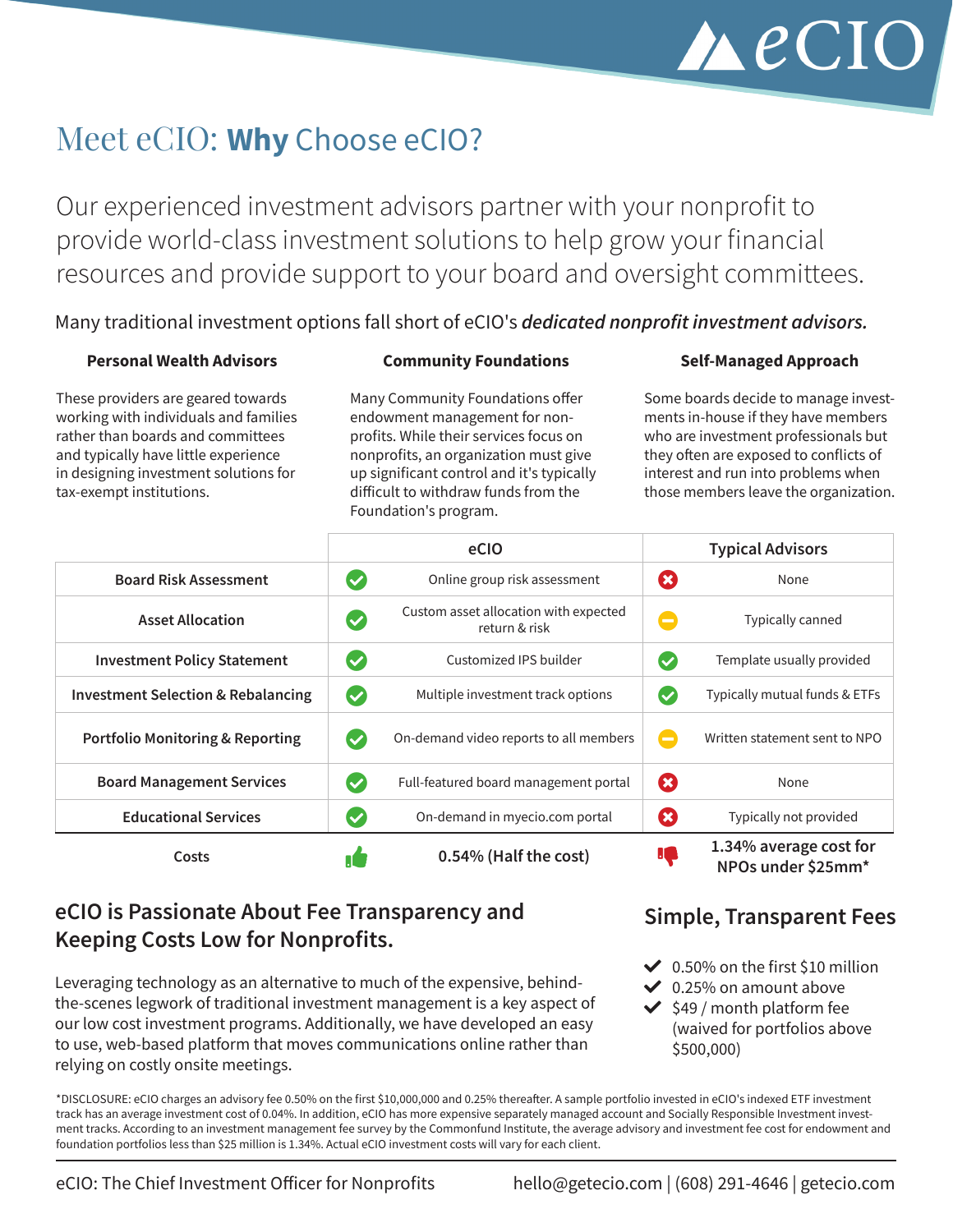

## Meet eCIO: **Where** to Go for More Information?

#### **Check out our Nonprofit Resources**

Our library of investment and board management resources was created to help nonprofits improve their investment and governance best practices. We continue to share insights on how boards and oversight groups can do more for their organizations.<https://getecio.com/resources>.



#### **Popular Resources:**

- **[Elements of an Effective Investment Policy State](https://blog.getecio.com/elements-of-an-effective-investment-policy-statement)**[ment](https://blog.getecio.com/elements-of-an-effective-investment-policy-statement)
- [How to Create an Investment Management RFP for](https://blog.getecio.com/how-to-create-an-investment-management-rfp-for-nonprofit-organizations)  **[Nonprofits](https://blog.getecio.com/how-to-create-an-investment-management-rfp-for-nonprofit-organizations)**
- [A Nonprofit's Guide to ESG Investing](https://blog.getecio.com/a-nonprofits-guide-to-esg-investing)
- **[Spending Policy Sample](https://blog.getecio.com/5-topics-your-investment-spending-policy-should-cover)**

#### **Request an Investment Program Evaluation**

Our investment advisory team is readily available by phone or video conference. We love to learn about new organizations and explore how we may be able to help them further their missions. Let us answer your questions about investment management, help you understand your organization's investment options, and see how we may better maximize your resources. Email us at [hello@getecio.com,](mailto:hello%40getecio.com?subject=More%20Information) call (608) 291-4646, or visit [https://calendly.com/ecio/](https://calendly.com/ecio/introduction)introduction to schedule a 15-minute intro meeting with our team.

#### **Schedule a Demo of our Investment Management Platform**

See how our full-featured board management software helps nonprofits better manage their organizations. Contact [hello@getecio.com](mailto:hello%40getecio.com?subject=Get%20Started) to get started or schedule a demo here: [https://calendly.com/ecio/](https://calendly.com/ecio/introduction)introduction.



#### **Improve Your Group's Collaboration on Our User Friendly Portal:**

- Message your board and committees
- Share files easily and securely
- Take a vote with the polling feature
- Create virtual events (with integrated Zoom)
- Post organizational news and updates